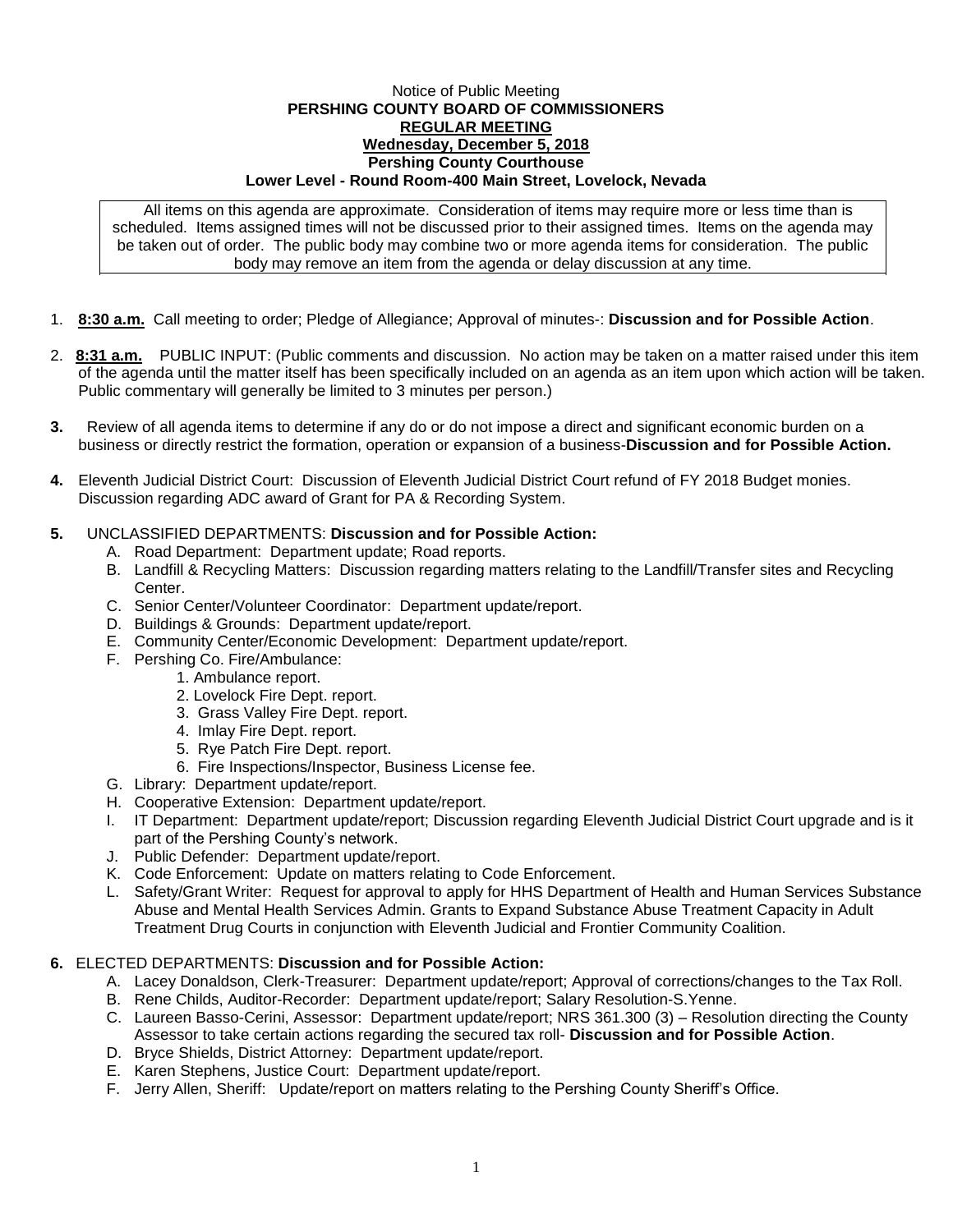- 7. Update on progress of site location, design, funding, amenities and construction of future Law Enforcement Center-**Discussion and for Possible Action**.
- **8.** Proclamations and Awards: **Discussion and for Possible Action**-(The Pershing County Board of Commissioners may make a Proclamation or present a service or other award on behalf of the County) **Pershing County High School Football team 2018 2-A State Champions.**
- 9. Derby Field Airport: Update on matters relating to the Derby Field Airport.
- 10. Imlay Community Action Group: Request funding for Internet at the Community Center building- **Discussion and for Possible Action**.
- 11. **10:00 a.m.** PLANNING & BUILDING DEPARTMENT/IMLAY WATER SYSTEM MATTERS: Update on matters relating to the department.
- 12. Litigation Meeting.
- 13. Report from Legal Counsel.
- 14. Report from Administrative Assistant-County Commissioner's Office; Review and approval of updated/reformatted Pershing Co. Job Descriptions- **Discussion and for Possible Action.**
- 15. Update on matters relating to the Pershing County Economic Development and Conservation Act- **Discussion and for Possible Action.**
- 16. Items for future agendas-**Discussion and for Possible Action.**
- 17. Correspondence.
- 18. Matters of the Board for Discussion.

Board Member reports. Board Liaison reports. (Nevada Works, Safety, Hospital Board, Emergency Management, Cemetery, Recreation Board, WNDD, Pe. Co. Economic Dev./ , Community Center, Airport Advisory Board; Museum Advisory Board, Library Board, Senior Center Advisory Board, Central Nevada Water Authority, Planning Board, Broadband Advisory Board, 911 Committee, Solid Waste Management Recycling Advisory Board, Pe. Co. Volunteer Advisory Board, T. V. Board, Frontier Coalition, Humboldt River Water Basin Authority.)

- 19. PUBLIC INPUT: (Public comments and discussion. No action may be taken on a matter raised under this item of the agenda until the matter itself has been specifically included on an agenda as an item upon which action will be taken. Public commentary will generally be limited to 3 minutes per person.)
- 20. Approval of Vouchers- **Discussion and for Possible Action**.
	- **NOTICE:** The County Commission may by law receive information from legal counsel regarding potential or existing litigation involving a matter over which the County Commission has supervision, control, jurisdiction or advisory power, and such gathering does not constitute a meeting of the County Commission pursuant to Nevada Revised Statutes **241.015.**